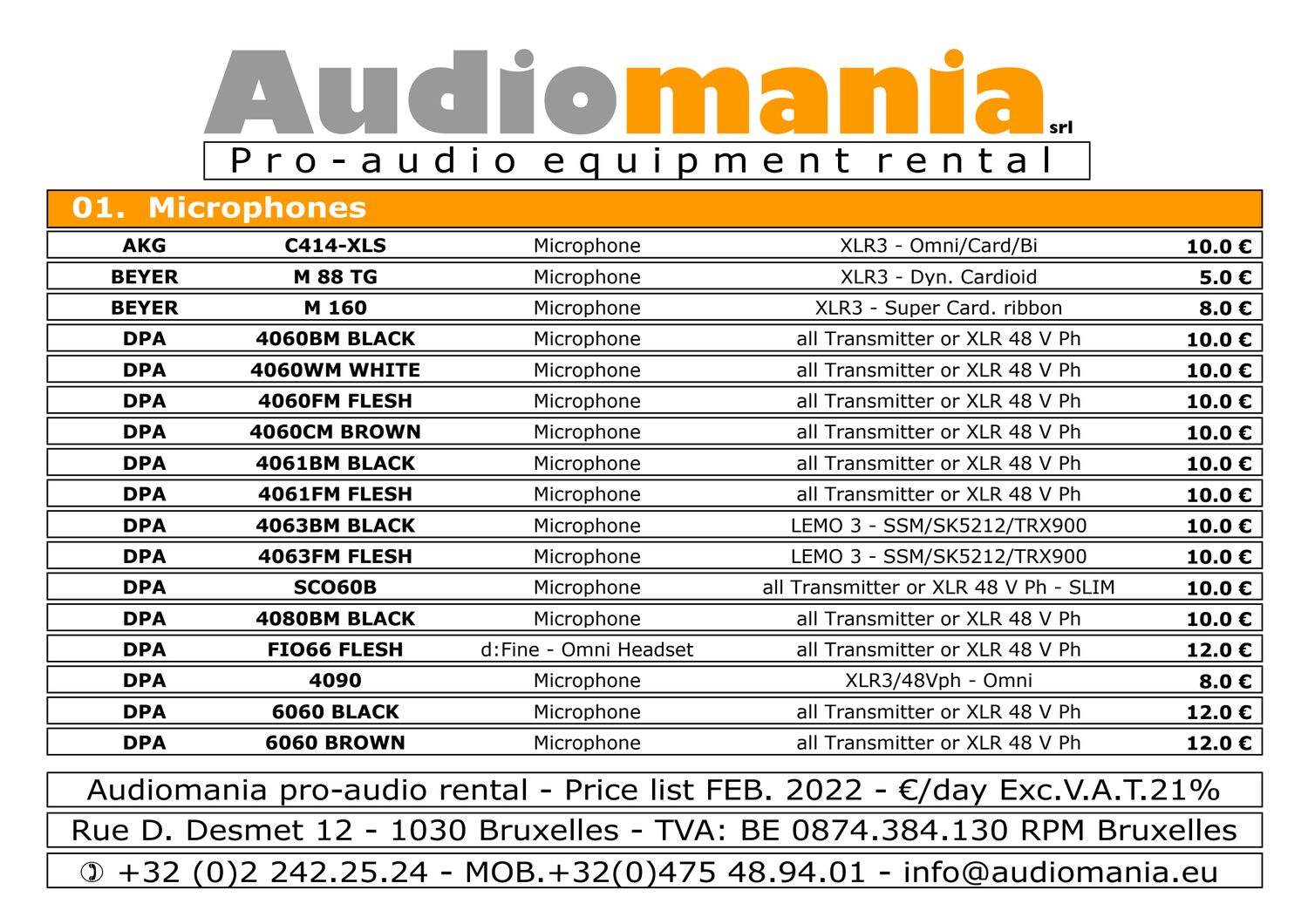| <b>DPA</b>     | <b>6060 WHITE</b>    | Microphone<br>all Transmitter or XLR 48 V Ph |                                           | 12.0 $\epsilon$  |
|----------------|----------------------|----------------------------------------------|-------------------------------------------|------------------|
| <b>DPA</b>     | 4017B                | Microphone                                   | XLR3/48 Vph - Short Shotgun               | 15.0€            |
| <b>DPA</b>     | 4006 TL              | Microphone                                   | XLR3/48Vph - Omni Transformerless         | 16.0C            |
| <b>DPA</b>     | <b>VO4099G</b>       | Microphone                                   | d:Vote Clip Mic for Guitar                | 12.0 $\epsilon$  |
| <b>DPA</b>     | <b>VO4099V</b>       | Microphone                                   | d:Vote Clip Mic for Violin                | 12.0 $\epsilon$  |
| <b>DPA</b>     | 8011                 | Hydrophone                                   | XLR3/48Vph - 10m cable                    | 20.0 €           |
| <b>NEUMANN</b> | <b>KM 184 mt</b>     | Microphone                                   | XLR3/48Vph - Cardioid                     | 8.0 <sub>c</sub> |
| <b>NEUMANN</b> | <b>KM 185 mt</b>     | Microphone                                   | XLR3/48Vph - Sup. Cardioid                | 9.0 $\epsilon$   |
| <b>NEUMANN</b> | KMR 82i mt           | Microphone                                   | XLR3/48Vph - Long Shotgun                 | 14.0 $\epsilon$  |
| <b>NEUMANN</b> | <b>KMS 105 mt</b>    | Microphone                                   | XLR3/48Vph - Handheld Sup.Card.           | 8.0 $\epsilon$   |
| <b>NEUMANN</b> | <b>TLM 103 mt</b>    | Microphone                                   | XLR3/48Vph - Cardioid                     | 12.0 $\epsilon$  |
| <b>RODE</b>    | <b>NTR</b>           | Microphone                                   | XLR3 - Active Bi Direct. Ribbon 48V PH    | 10.0 $\epsilon$  |
| <b>RODE</b>    | <b>NT1</b>           | Microphone                                   | XLR3 - Condens. Card. 48V PH              | 10.0 $\epsilon$  |
| <b>SANKEN</b>  | <b>COS 11D BLACK</b> | Microphone                                   | LEMO 3 - SSM/SK5212/TRX900                | 6.0 $\epsilon$   |
| <b>SANKEN</b>  | <b>COS 11D BLACK</b> | Microphone                                   | SENNHEISER EVO - 3,5mm Plug               | 6.0 $\epsilon$   |
| <b>SCHOEPS</b> | <b>CCM 22 Lg</b>     | Microphone                                   | XLR3/12-48Vph - Open. Cadioid             | 14.0 $\epsilon$  |
| <b>SCHOEPS</b> | <b>CCM 4V Lg</b>     | Microphone                                   | XLR3/12-48Vph - Radial Cadioid            | 14.0 $\epsilon$  |
| <b>SCHOEPS</b> | <b>CCM 41 Lg</b>     | Microphone                                   | XLR3/12-48Vph - Sup. Cadioid              | 14.0 $\epsilon$  |
| <b>SCHOEPS</b> | <b>CCM 8 Lg</b>      | Microphone                                   | XLR 12-48V ph - Bi direct.                | 16.0 $\epsilon$  |
| <b>SCHOEPS</b> | <b>CMC6 Ug</b>       | Microphone                                   | XLR3/12-48Vph - Colette Amplifier         | 6.0 $\epsilon$   |
| <b>SCHOEPS</b> | <b>CMC1 Ug</b>       | Microphone                                   | XLR3/12-48Vph - Colette Miniat. Amplifier | 7.0 $\epsilon$   |
| <b>SCHOEPS</b> | <b>CMC1 Lg</b>       | Microphone                                   | LEMO/12-48Vph - Colette Miniat.           | 7.0 $\epsilon$   |
| <b>SCHOEPS</b> | <b>CMBI</b>          | Microphone                                   | Batt pow. Mic Colette Amplifier           | 5.0 $\epsilon$   |
| <b>SCHOEPS</b> | <b>MK4</b>           | Microphone<br>Colette Card. Mic. Capsule     |                                           | 6.0 <sub>c</sub> |
| <b>SCHOEPS</b> | <b>MK 41</b>         | Microphone                                   | Colette Super Card. Mic. Capsule          | 6.0 $\epsilon$   |
| <b>SCHOEPS</b> | <b>CUT60</b>         | Low-Cut Filter                               | 60Hz 24dB/oct - Colette                   | 3.0 $\epsilon$   |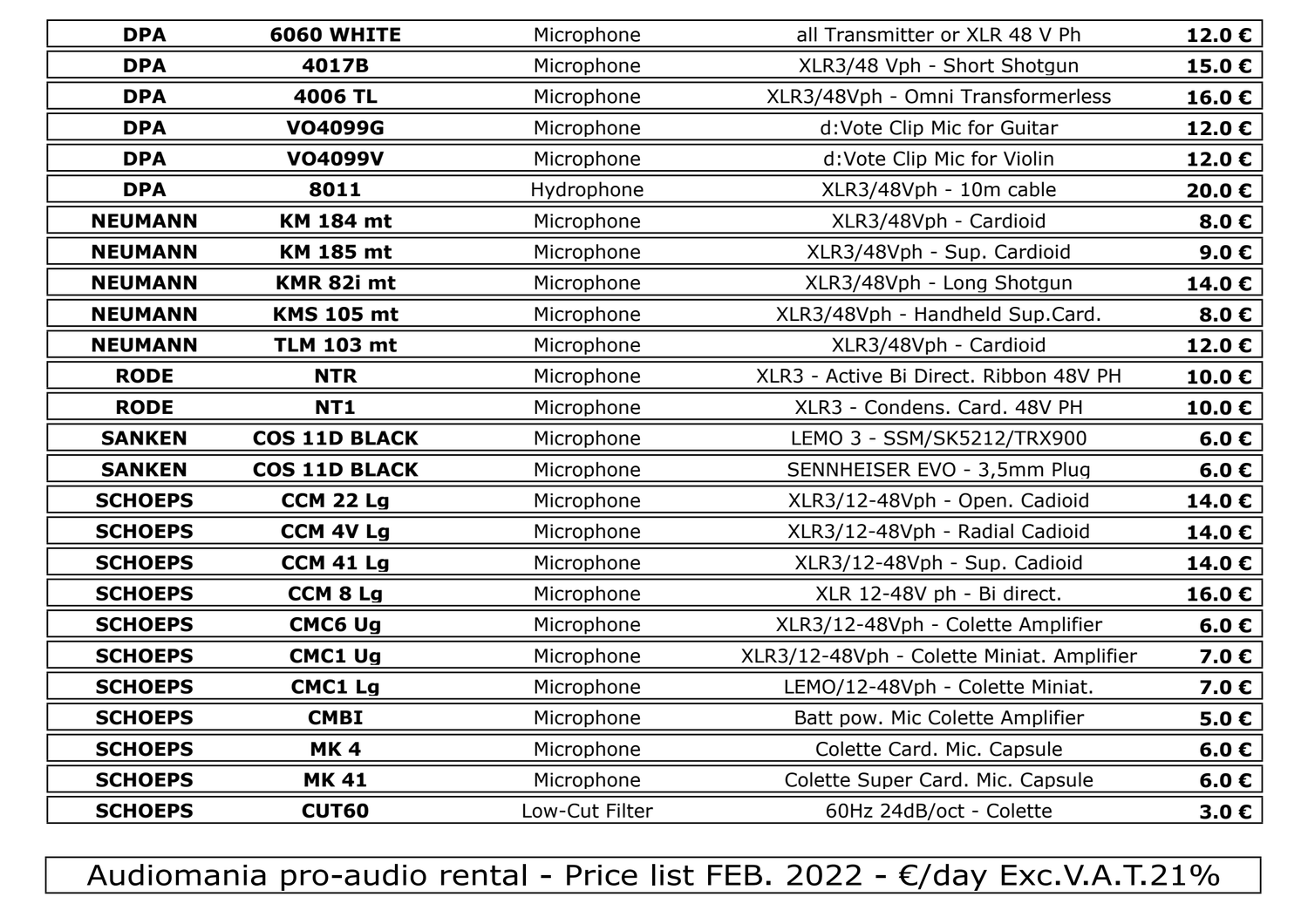| <b>SCHOEPS</b>    | <b>BLM03C</b>         | Colette Boundary Layer Mic capsule<br>Microphone |                                      | 9.0 $\epsilon$  |
|-------------------|-----------------------|--------------------------------------------------|--------------------------------------|-----------------|
| <b>SCHOEPS</b>    | <b>CMIT5U</b>         | Microphone                                       | XLR3/48Vph - Short Shotgun           | 17.0 $\epsilon$ |
| <b>SCHOEPS</b>    | <b>MINICMIT</b>       | Microphone                                       | XLR3/48Vph - Miniature Shotgun       | 16.0 $\epsilon$ |
| <b>SCHOEPS</b>    | <b>LC60U</b>          | Low-Cut Filter                                   | 60Hz 18dB/oct - XL3M/F               |                 |
| <b>SENNHEISER</b> | <b>MKH 20</b>         | Microphone                                       | XLR3/48Vph - Omni.                   | 15.0 $\epsilon$ |
| <b>SENNHEISER</b> | <b>MKH 30</b>         | Microphone                                       | XLR3/48V ph - Figure of 8            | 17.0€           |
| <b>SENNHEISER</b> | <b>MKH 40</b>         | Microphone                                       | XLR3/48Vph - Cardioid                | 15.0 $\epsilon$ |
| <b>SENNHEISER</b> | <b>MKH 50</b>         | Microphone                                       | XLR3-48Vph - Sup. Cardioid           | 15.0 $\epsilon$ |
| <b>SENNHEISER</b> | <b>MKH 60</b>         | Microphone                                       | XLR3/48Vph - Short Shotgun           | 15.0 $\epsilon$ |
| <b>SENNHEISER</b> | <b>MKH 70</b>         | Microphone                                       | XLR3/48Vph - Long Shotgun            | 19.0€           |
| <b>SENNHEISER</b> | <b>MKH 416</b>        | Microphone                                       | XLR5/48Vph - Short Shotgun           | 9.0 $\epsilon$  |
| <b>SENNHEISER</b> | <b>MKH 8040</b>       | Microphone                                       | XLR3/48Vph - Cardioid                | 11.0 $\epsilon$ |
| <b>SENNHEISER</b> | <b>MKH 8050</b>       | Microphone                                       | XLR3/48Vph - Super Cardioid          | 11.0 $\epsilon$ |
| <b>SENNHEISER</b> | <b>MKH 8060</b>       | Microphone                                       | XLR3/48Vph - Miniature Shotgun       | 12.0 $\epsilon$ |
| <b>SENNHEISER</b> | <b>MZF 8000</b>       | Low Cut Filter                                   | For MKH8000 series                   | 4.0 $\epsilon$  |
| <b>SENNHEISER</b> | <b>MKE 400</b>        | Microphone                                       | for DSLR - 2,5mm Plug - AAA Battery  |                 |
| <b>SENNHEISER</b> | <b>MKE 2-4 GOLD</b>   | Microphone                                       | LEMO 3 - SK50-SK5212                 |                 |
| <b>SENNHEISER</b> | <b>MKE 1-4</b>        | Microphone                                       | LEMO 3 - SK50-SK5212                 | 8.0 $\epsilon$  |
| <b>SENNHEISER</b> | E609 - SILVER         | Microphone                                       | Dyn. Sup. Card. Instrum. Mic. - XLR3 | 4.0 $\epsilon$  |
| <b>SENNHEISER</b> | <b>MD 21U</b>         | Microphone                                       | Dyn. Omni. Report. Mic. - XLR3       | 5.0 $\epsilon$  |
| <b>SENNHEISER</b> | <b>MD 421-II</b>      | Microphone                                       | Dyn. Card. Instrum. Mic. - XLR3      | 5.0 $\epsilon$  |
| <b>SHURE</b>      | SM57-LCE              | Microphone                                       | XLR3 - Dyn. Card. Instr.             | 4.0 $\epsilon$  |
| <b>SHURE</b>      | <b>SM58-LCE</b>       | Microphone                                       | XLR3 - Dyn. Card. Voc.               | 4.0 $\epsilon$  |
| <b>SHURE</b>      | <b>55SH-Series II</b> | Microphone                                       | XLR3 - Dyn. Card. Voc.               | 5.0 $\epsilon$  |
| <b>SHURE</b>      | <b>SUPER 55-BLK</b>   | Microphone                                       | XLR3 - Dyn. Sup.Card. Voc. Black     | 7.0 $\epsilon$  |
| <b>TRAM</b>       | <b>TR 50</b>          | Microphone                                       | LEMO 6 - MICRON TX 700               | 6.0 $\epsilon$  |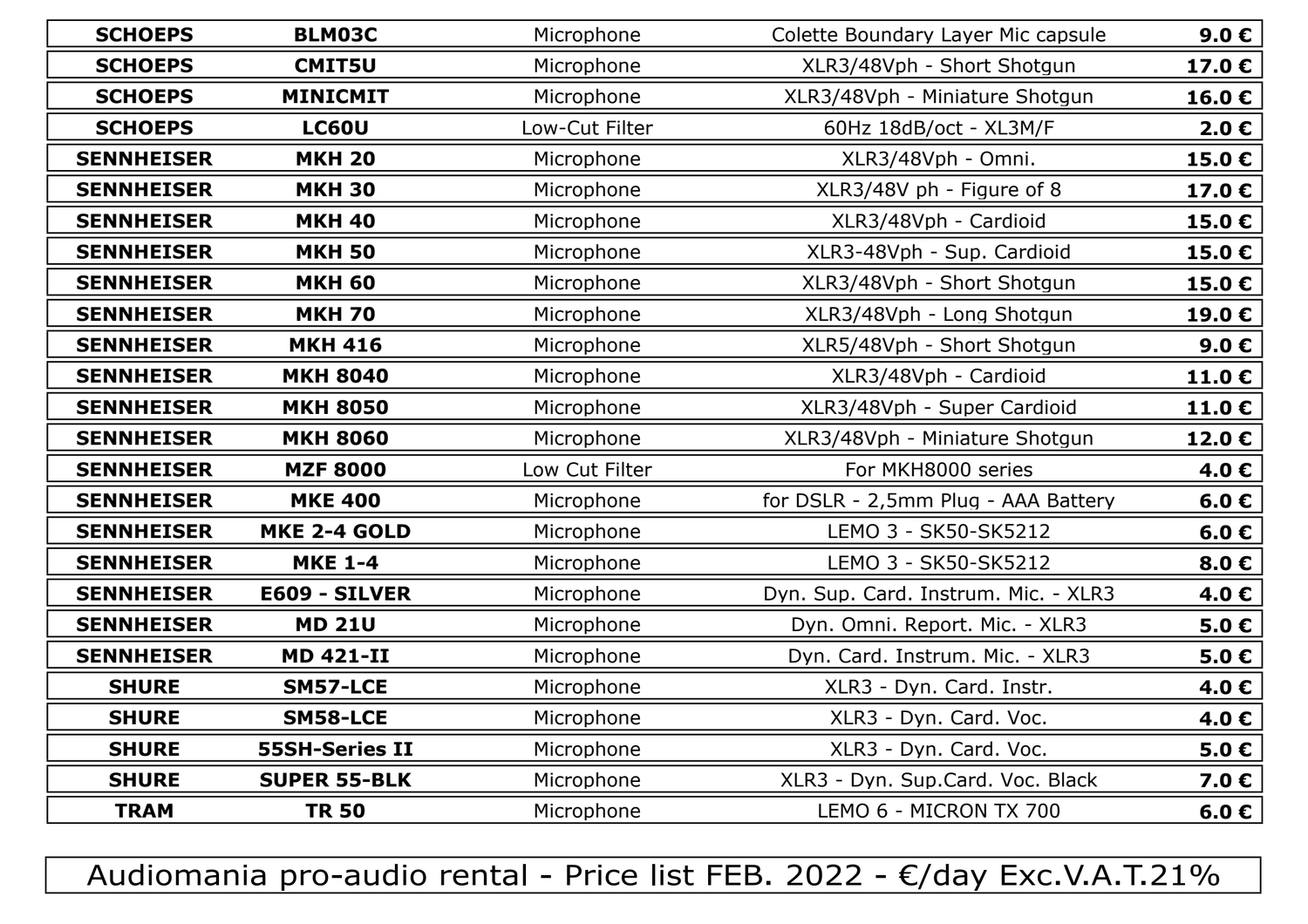| 02. Microphones accessories |                         |                         |                                          |                         |
|-----------------------------|-------------------------|-------------------------|------------------------------------------|-------------------------|
| <b>AMBIENT</b>              | QXS 580 CCMI            | Mic. Boompole           | 0,8 - 3.3 m - Internal Coiled Cable XLR3 | 7.0€                    |
| <b>AMBIENT</b>              | QS                      | Mic. Boompole           | $1.5 - 5,4$ m                            | 9.0 <sub>c</sub>        |
| <b>AMBIENT</b>              | Quicklock               | Quick-Release-Tip       | with 2 Quicklock Tips                    | 1.0 E                   |
| <b>AMBIENT</b>              | <b>QUM</b>              | Mic. Twister            | <b>Universal Mic Swivel</b>              | $2.0 \text{ } \epsilon$ |
| <b>BOOM AUDIO</b>           | <b>Kit Cool</b>         | Mic. Boom Stand         |                                          | 5.0C                    |
| <b>JANISSE</b>              |                         | Mic. Boompole           | $0.6 - 1.4$ m                            | 3.0 <sub>c</sub>        |
| <b>LOON AUDIO</b>           | 10'                     | Mic. Boompole           | 0.7 - 3.0 m - Internal Coiled Cable XLR3 | 7.0€                    |
| <b>PSC</b>                  | <b>MCC</b>              | Mic. Boompole           | 0.7 - 2.5 m - Intern. Coiled cable XLR 3 | 6.0 $\epsilon$          |
| <b>PSC</b>                  |                         | Mic. Boompole           | $0.9 - 3.8$ m                            | 7.0 $\epsilon$          |
| <b>VDB</b>                  | <b>S-CL stereo</b>      | Mic. Boompole           | 0.5 - 2.2 m - Int. Coiled cable XLR5     | 5.0C                    |
| <b>VDB</b>                  |                         | Mic. Boompole           | $0.8 - 3.9$ m                            | 7.0 $\epsilon$          |
| <b>VDB</b>                  |                         | Mic. Boom articulation  |                                          | 3.0 <sub>c</sub>        |
| <b>VDB</b>                  |                         | Mic. Boom accessory     |                                          | 3.0 E                   |
| <b>SE ELECTRONICS</b>       | <b>Diffusion Filter</b> | <b>Diffusion Filter</b> | All mics                                 | 4.0€                    |
| <b>PSC</b>                  | <b>Universal Mic PS</b> | Mic. power supply       | 48Vph/12V T- HPF + ATTN                  | 4.0€                    |
| <b>KM</b>                   | 210/9                   | Mic. stand              |                                          | 1.5E                    |
| <b>MANFROTO</b>             | 051B                    | Mic. stand              |                                          | 1.5C                    |
| <b>MANFROTO</b>             | 196A                    | Mic. Articulate arm     |                                          | 1.0 E                   |
| <b>TRED</b>                 | <b>GAMMA 7AL</b>        | Mic. stand              |                                          | 1.5C                    |
| <b>TRED</b>                 | <b>DELTA 4AL</b>        | Mic. stand              |                                          | $2.0 \text{ } \in$      |
| <b>CINELA</b>               | OSIX <sub>1</sub>       | Mic. Suspension         | For NEUMANN KM100 series                 | 3.0C                    |
| <b>CINELA</b>               | <b>OSIX 2</b>           | Mic. Suspension         | For SCHOEPS CMC SERIES                   | 3.0 <sub>C</sub>        |
| <b>CINELA</b>               | <b>OSIX 2-416</b>       | Mic. Suspension         | For MKH416 - KMR81                       | 3.0 <sub>c</sub>        |
| <b>CINELA</b>               | <b>OSIX 3 CMIT</b>      | Mic. Suspension         | For SCHOEPS CMIT5U                       | 3.0 <sub>C</sub>        |
| <b>CINELA</b>               | <b>OSIX 8000</b>        | Mic. Suspension         | For SENN. MKH 8020/40/50                 | 3.0 $\epsilon$          |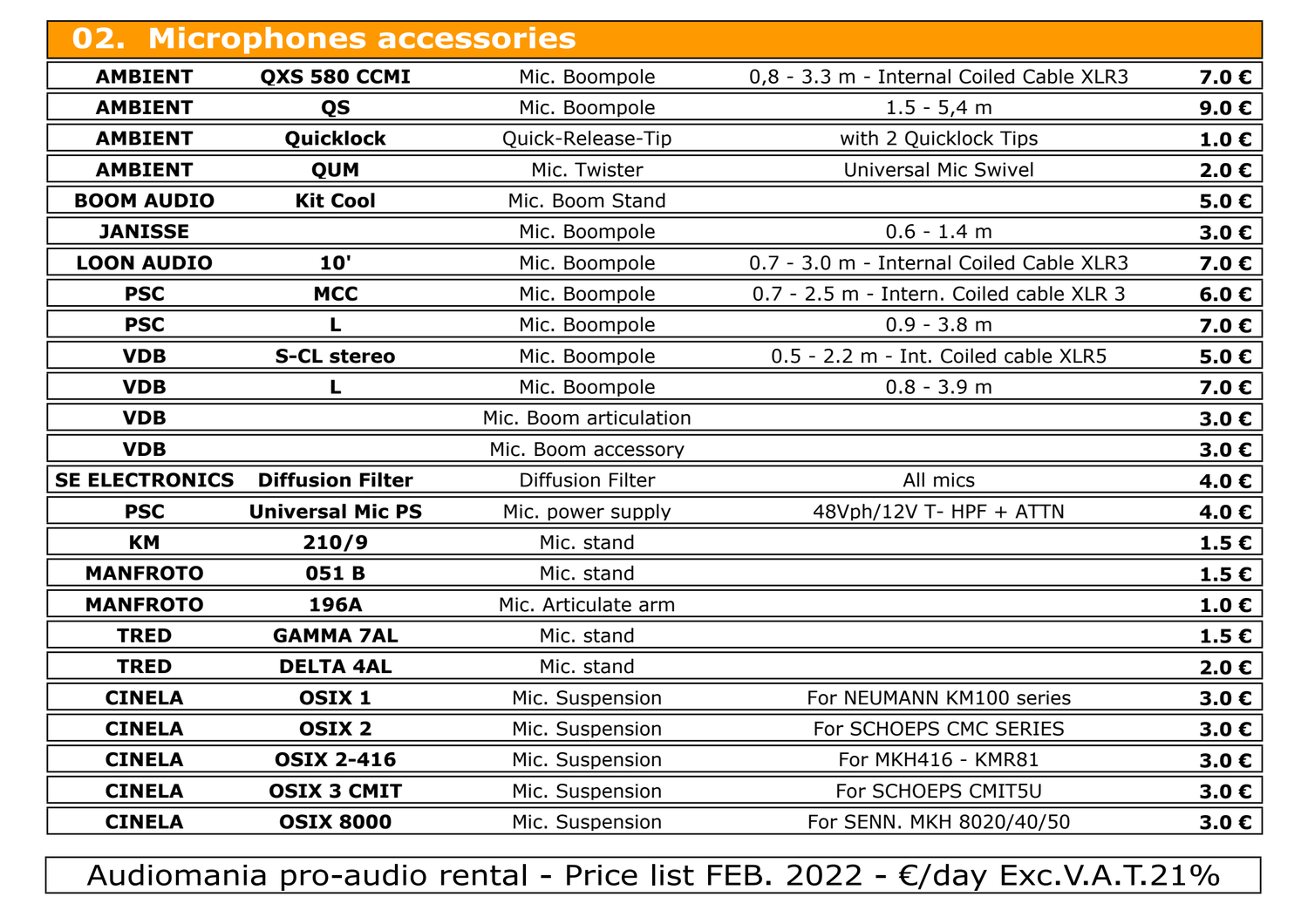| <b>CINELA</b> | <b>OSIX 8000-LEO</b>  | Mic. Suspension<br>For SENN. MKH 8040/50 + LEO-25 |                                                 | 4.0€                    |
|---------------|-----------------------|---------------------------------------------------|-------------------------------------------------|-------------------------|
| <b>CINELA</b> | <b>OSIX 2MS</b>       | Mic. Suspension                                   | For SCHOEPS CCM MS (with LEO-20-MS)             | 4.0 $\epsilon$          |
| <b>CINELA</b> | <b>OSIX 2MS-CAM</b>   | Camera Mic. Suspension                            | For SCHOEPS CCM MS (with LEO-20-MS)             | 4.0€                    |
| <b>CINELA</b> | <b>OSIX ORTF-CCM</b>  | Mic. Suspension                                   | For SCHOEPS CCM - ORTF                          |                         |
| <b>CINELA</b> | <b>MINIX CCM</b>      | Mic. Suspension                                   | For SCHOEPS CCM                                 | 3.0 <sub>c</sub>        |
| <b>CINELA</b> | E-OSIX-KM100          | Mic. Suspension                                   | For NEUMANN KM184/185                           | 3.0 <sub>c</sub>        |
| <b>CINELA</b> | E-OSIX-MKH50          | Mic. Suspension                                   | For SENNHEISER MKH 40/50                        | 3.0C                    |
| <b>CINELA</b> | <b>E-OSIX-4017B</b>   | Mic. Suspension                                   | For DPA 4017B                                   | 3.0 <sub>c</sub>        |
| <b>RYCOTE</b> | <b>INV-1</b>          | Mic. Suspension - Static use                      | for SCHOEPS CCM                                 | 1.0 $\epsilon$          |
| <b>RYCOTE</b> | INV-7                 | Mic. Suspension - Boom use                        | Universal                                       | $1.0 \text{ } \epsilon$ |
| <b>RYCOTE</b> | <b>CAMERA KIT</b>     | Camera Mic. Suspension                            | Suspension + Windshield                         | 4.0 $\epsilon$          |
| <b>CINELA</b> | <b>ZEPHYX CCM MS</b>  | Mic. Windshield                                   | For SCHOEPS CCM MS                              |                         |
| <b>CINELA</b> | <b>ZEPHYX CCM DMS</b> | Mic. Windshield                                   | For SCHOEPS DOUBLE MS                           |                         |
| <b>CINELA</b> | <b>ZEPHYX MKH MS</b>  | Mic. Windshield                                   | For SENNHEISER MKH MS                           |                         |
| <b>CINELA</b> | <b>PIANO</b>          | Mic. Windshield                                   | For Short Shotgun                               |                         |
| <b>CINELA</b> | <b>PIANISSIMO</b>     | Mic. Windshield                                   | For Super Card. or Miniat. Shotgun              |                         |
| <b>CINELA</b> | <b>LEO 20</b>         | Mic. Windscreen                                   | For SCHOEPS CMC                                 | 3.0 <sub>c</sub>        |
| <b>CINELA</b> | <b>LEO 22</b>         | Mic. Windscreen                                   | For NEUMANN KM                                  | 3.0 <sub>c</sub>        |
| <b>CINELA</b> | <b>LEO 25</b>         | Mic. Windscreen                                   | For SEN. MKH 40/50                              | 3.0 <sub>c</sub>        |
| <b>CINELA</b> | <b>LEO-20-MS</b>      | Mic. Windscreen                                   | For CMC641+CCM8 (with OSIX-2MS)                 | 4.0 $\epsilon$          |
| <b>CINELA</b> | <b>COSI-L-21</b>      | Mic. Windscreen                                   | For SCHOEPS MINICMIT                            | $5.0 \text{ } \in$      |
| <b>CINELA</b> | <b>COSI-L-8060</b>    | Mic. Windscreen                                   | For SENNHEISER MKH8060                          | $5.0 \text{ } \in$      |
| <b>CINELA</b> | <b>COSI-M-22</b>      | Mic. Windscreen                                   | For NEUMANN KM185                               |                         |
| <b>CINELA</b> | <b>COSI-S-19</b>      | Mic. Windscreen                                   | For SENNHEISER KM185                            |                         |
| <b>CINELA</b> | <b>KELLY PIANO</b>    | Rain Protect                                      | For PIANO Windshield<br>$2.0 \text{ } \epsilon$ |                         |
| <b>CINELA</b> | <b>KELLY PIANI</b>    | Rain Protect                                      | For PIANISSIMO Windshield                       | $2.0 \epsilon$          |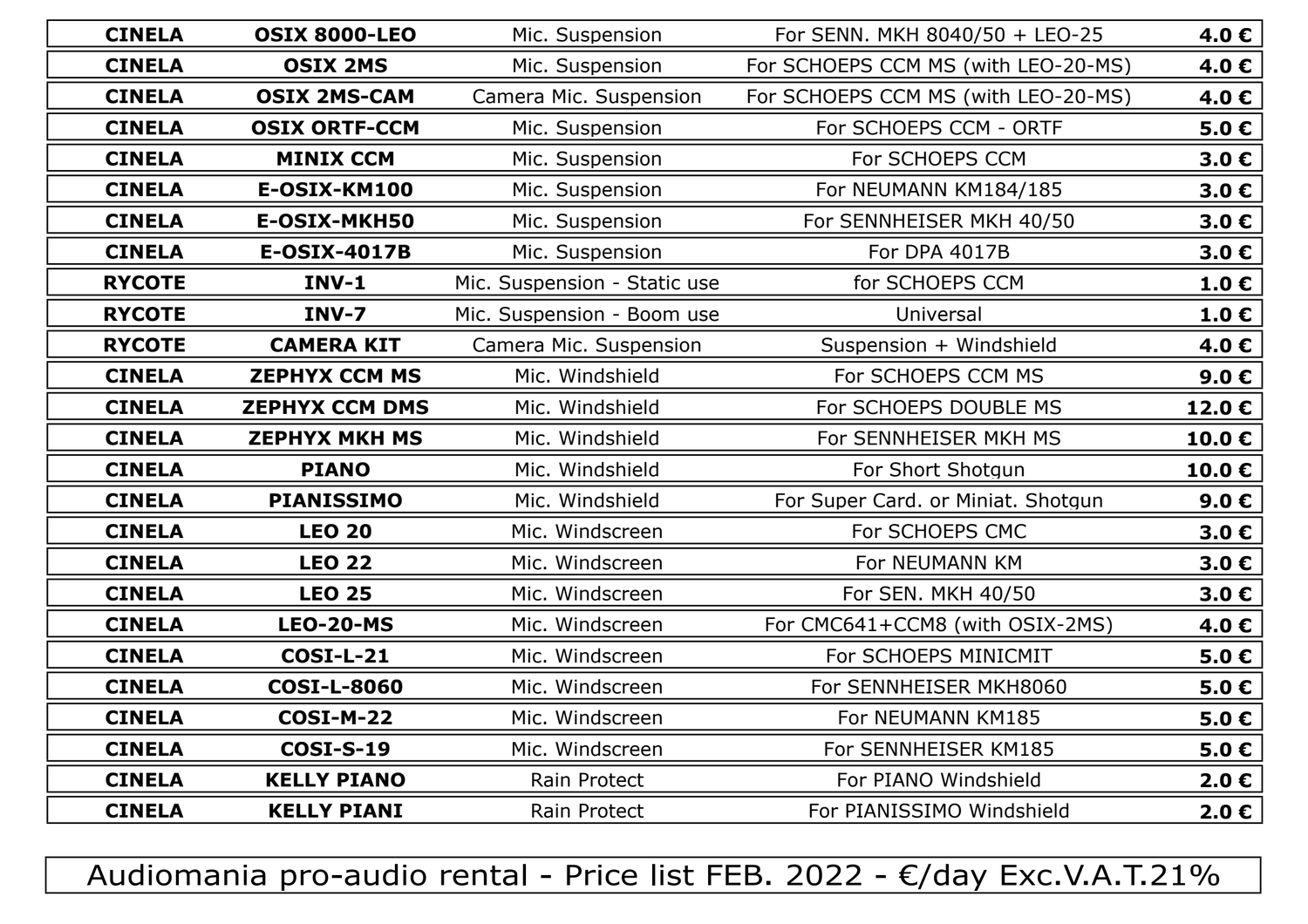| <b>CINELA</b>        | <b>KELLY ZEPHYX</b>   | Rain Protect                        | For ZEPHYX Windshield                 |                    |
|----------------------|-----------------------|-------------------------------------|---------------------------------------|--------------------|
| <b>RYCOTE</b>        | KIT <sub>2</sub>      | Mic. Windshield                     | For MKH 20/30/40/50 - CMC - 4017B     | 7.0 <sub>c</sub>   |
| <b>RYCOTE</b>        | KIT <sub>3</sub>      | Mic. Windshield                     | For KMR81 - CMIT5                     | 7.0 $\epsilon$     |
| <b>RYCOTE</b>        | KIT <sub>4</sub>      | Mic. Windshield                     | For MKH 60/416/418S                   | 7.0 $\epsilon$     |
| <b>RYCOTE</b>        | KIT <sub>6</sub>      | Mic. Windshield                     | For MKH 70 - KMR82                    | 8.0 <sub>c</sub>   |
| <b>RYCOTE</b>        | <b>KIT 10</b>         | Mic. Windshield                     | For MKH8050 - KM185                   | 7.0 $\epsilon$     |
| <b>RYCOTE</b>        | <b>5cm SMALL HOLE</b> | Mic. Windshield                     | KM184/5 - CMC                         | $2.0 \text{ } \in$ |
| <b>RYCOTE</b>        | 21 cm SMALL           | Mic. Windshield                     | For NEUMANN KMR 81                    | 3.0 <sub>c</sub>   |
| 03. Wireless         |                       |                                     |                                       |                    |
| <b>AMBIENT</b>       | <b>UMP-II</b>         | 48V PH P.S. for Boom use            | For LECTRO SMDB                       | 6.0 $\epsilon$     |
| <b>LECTROSONICS</b>  | <b>SRC-A1</b>         | <b>WL Hybrid Receiver</b>           | Double Miniat.Receiv. - 470-537MHz    | 22.0 € $ $         |
| <b>LECTROSONICS</b>  | HM-A1                 | WL Hybrid Plug On Transmitter       | Plug On transmit. 48V PH- 470-537MHz  | 15.0 €             |
| <b>LECTROSONICS</b>  | <b>SMDWB-A1</b>       | <b>WL Hybrid Transmitter</b>        | Miniat.Transmit - 470-537MHz          | 14.0€              |
| <b>LECTROSONICS</b>  | SSM-A1                | <b>WL Hybrid Transmitter</b>        | Ultra. Miniat. Transmit - 470-537MHz  | 14.0€              |
| <b>LECTROSONICS</b>  | <b>OCTOPACK</b>       | <b>WL Portable Multicoupler</b>     | For 4 SRC receivers                   | 22.0 € $ $         |
| <b>MICRON</b>        | TX 700.132            | <b>WL Analog Transmitter</b>        | Pocket transmitter/515-529MHz         | 10.0€              |
| <b>MICRON</b>        | TX 703C.132           | <b>WL Analog Transmitter</b>        | Handheld transmitter/515-529MHz       | 16.0€              |
| <b>MICRON</b>        | <b>SDR 770.132</b>    | <b>WL Analog Diversity Receiver</b> | Miniat.Receiver 515-529MHz            | 20.0 € $ $         |
| <b>MICRON</b>        | <b>SDQH</b>           | <b>WL 1U-4RX RACK</b>               | 1U rack for 4 TX 770                  | 20.0€              |
| <b>MICRON</b>        | P12 - M6              | PH 12V CABLE                        | Phantom 12V mic input cable for TX700 | 4.0€               |
| <b>SOUND DEVICES</b> | $SL-2$                | WL Dual superslot                   | For SD 8 series recorders             | 16.0 $\epsilon$    |
| <b>SOUND DEVICES</b> | <b>A10-RX</b>         | <b>WL Digital Receiver</b>          | Double Miniat.Receiv. - 470-694MHz    | 24.0€              |
| <b>SOUND DEVICES</b> | <b>A10-TX</b>         | <b>WL Digital Transmitter</b>       | Body-Pack Transmitter - 470-548MHz    | 14.0 $\epsilon$    |
| <b>SOUND DEVICES</b> | <b>A20-TX</b>         | <b>WL Digital Transmitter</b>       | Body-Pack Transmitter - 470-694MHz    | 20.0 € $ $         |
| <b>SENNHEISER</b>    | <b>SKP100-G2</b>      | WL Analog Plug On Transmit.         | 518-554MHz                            | 4.0€               |
| <b>SENNHEISER</b>    | <b>SKM100-G2</b>      | <b>WL Analog Hanheld Mike</b>       | 518-554 MHz                           | 6.0 $\epsilon$     |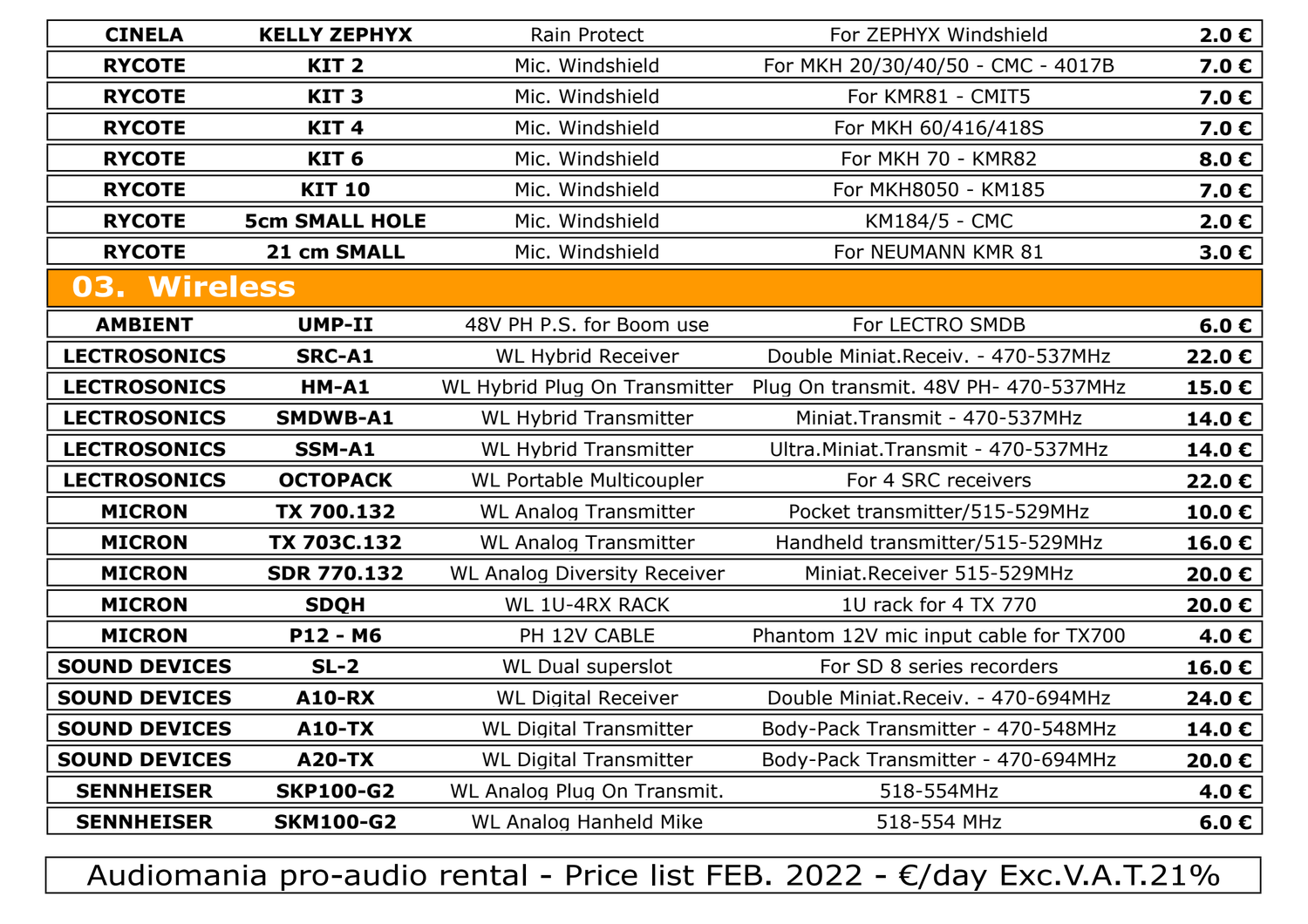| <b>SENNHEISER</b>     | <b>SKM135-G4-A</b>     | <b>WL Analog Hanheld Mike</b>           | 8.0C<br>516-558 MHz - Cardio            |                |
|-----------------------|------------------------|-----------------------------------------|-----------------------------------------|----------------|
| <b>SENNHEISER</b>     | <b>SK100/EK100 G3-</b> | WL Analog Transmit. +                   | 516-558 MHz                             |                |
| <b>SENNHEISER</b>     | <b>EK100 G4-A</b>      | <b>WL Analog Receiver</b><br>516-558MHz |                                         | 12.0€          |
| <b>SENNHEISER</b>     | <b>SK5212</b>          | <b>WL Analog Transmitter</b>            | Ultra. Miniat. Transmit - 840-876MHz    | 16.0€          |
| <b>SENNHEISER</b>     | <b>EK3241</b>          | <b>WL Analog Receiver</b>               | Miniat Diversity Receiver - 840-876 MHz | 14.0€          |
| <b>SENNHEISER</b>     | <b>QP3041</b>          | <b>WL Quad Pack</b>                     | QUAD PACK for 4 EK3241                  | 18.0€          |
| <b>VDB</b>            | L <sub>48</sub>        | 48V Ph powering cable                   | Phantom 48V mic input cable for TX700   | 4.0€           |
| <b>ZAXCOM</b>         | TRX900AA               | <b>WL Digital Transmit.</b>             | Ultra. Miniat. Transmit - 830-866MHz    | 16.0€          |
| <b>ZAXCOM</b>         | <b>Stereo Adapter</b>  | WL Ster. Adapter                        | Stereo Line In for TRX900AA             | 4.0€           |
| <b>ZAXCOM</b>         | <b>RX900S</b>          | <b>WL Digital Receiver</b>              | Miniat.Receiv. - 830-866MHz             | 18.0€          |
| 04. IFB               | <b>Communication</b>   |                                         |                                         |                |
| <b>KENWOOD</b>        | TK-3401D               | Talkie-Walkie                           | UHF - DIgital/Analog                    | 8.0 $\epsilon$ |
| <b>JK AUDIO</b>       | <b>AUTOHYBRID</b>      | Phone Line Hybrid                       | XLR3 in/out - Line/phone RJ4            | 6.0 $\epsilon$ |
| <b>SENNHEISER</b>     | <b>EK1038</b>          | <b>IFB Receiver</b>                     | Monitoring Receiver 830-866 MHz         | 6.0 $\epsilon$ |
| <b>05. Headphones</b> |                        |                                         |                                         |                |
| <b>AUDIO IMPLEM.</b>  | <b>PO-125</b>          | <b>Tube Earpiece</b>                    | Eartube Driver 125 ohms                 | 4.0€           |
| <b>AMPETRONIC</b>     | <b>ILD100</b>          | <b>Induction Loop Driver</b>            | 120 to 200 $m2$                         | 12.0€          |
| <b>CANFORD</b>        | <b>ICM 60</b>          | <b>Wireless Earphone</b>                | Inductive Loop                          | 6.0 $\epsilon$ |
| <b>HAGEN</b>          | <b>RE 5</b>            | <b>Wireless Earphone</b>                | Inductive Loop                          | 6.0 $\epsilon$ |
| <b>VOICE TECH.</b>    | <b>VT610TC125</b>      | <b>Tube Earpiece</b>                    | Eartube Driver                          | 4.0€           |
| <b>FOSTEX</b>         | <b>PH 50</b>           | Headphone amplifier distributor         | XLR & jack input                        | 6.0C           |
| <b>SOUND DEVICES</b>  | <b>HX3</b>             | Headphone amplifier                     | 3 x Headph. XLR & jack input            | 6.0 $\epsilon$ |
| <b>SHURE</b>          | <b>FP 22</b>           | Headphone amplifier                     | XLR & jack input                        | 6.0 $\epsilon$ |
| <b>BEYER</b>          | <b>DT 231 PRO</b>      | Headphones                              | Stereo 32 ohms                          | 1.0C           |
| <b>SENNHEISER</b>     | HD 25-13               | Headphones                              | Stereo 600ohms                          | 4.0€           |
| <b>SENNHEISER</b>     | <b>HD 26</b>           | Headphones                              | Stereo 100ohms                          | 5.0C           |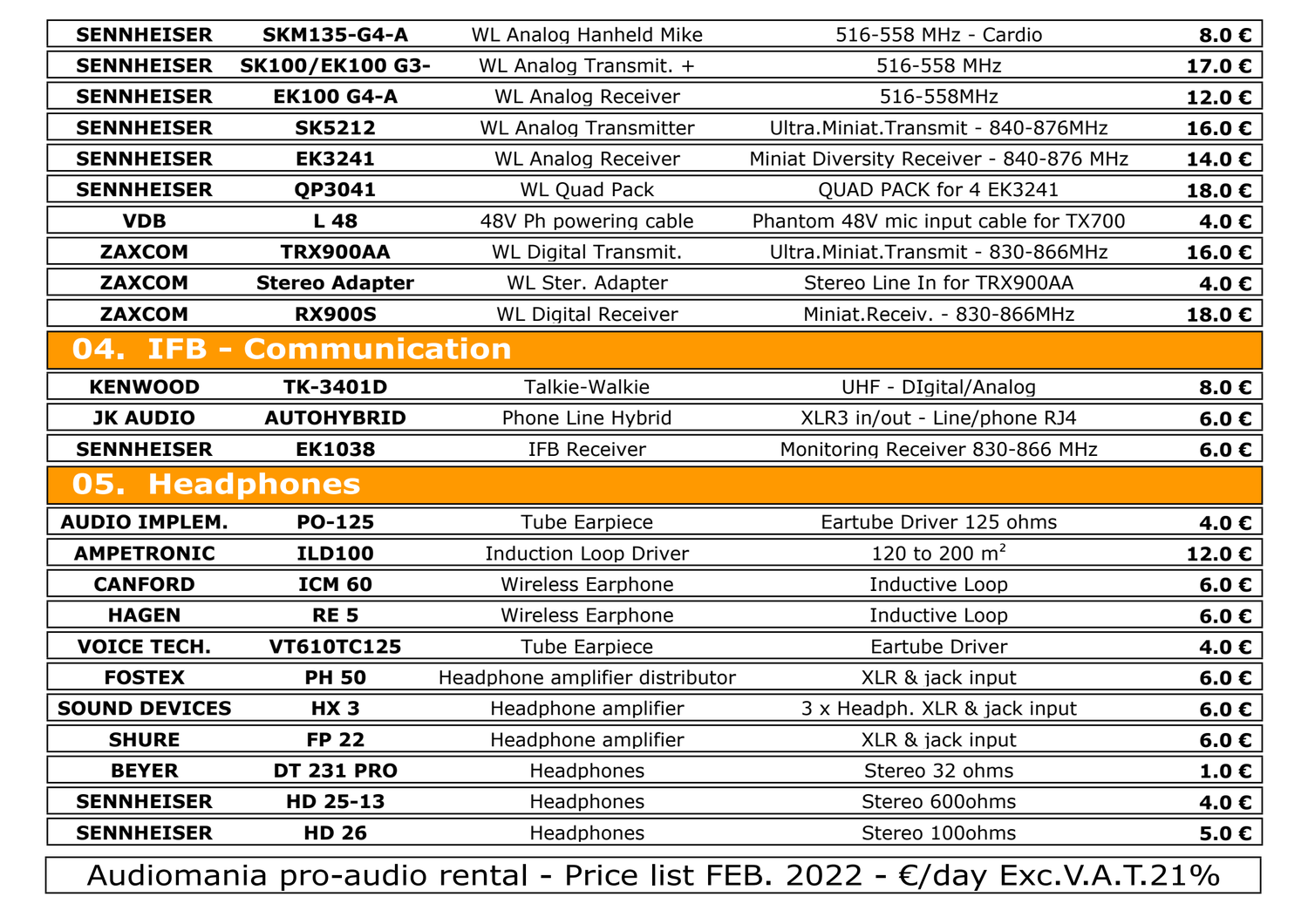| <b>SENNHEISER</b>    | <b>HMD 25-1</b>                      | Headphones                                | Stereo 70 ohms + Mic DYN                 |                |
|----------------------|--------------------------------------|-------------------------------------------|------------------------------------------|----------------|
| <b>SENNHEISER</b>    | <b>HME 25-1</b>                      | Headphones                                | Stereo 70 ohms + Mic MKE 2               | 8.0 $\epsilon$ |
| <b>SENNHEISER</b>    | <b>HME 26-II</b>                     | Stereo 100 ohms + Mic MKE 2<br>Headphones |                                          | 8.0 $\epsilon$ |
|                      | <b>06. Digital recorders</b>         |                                           |                                          |                |
| <b>ICON</b>          | <b>PLATFORM M+</b>                   | Controller for SD 8-series                | USB - 8 Faders + D2 Display              | 12.0€          |
| <b>SOUND DEVICES</b> | <b>MIXPRE-6 II</b>                   | Port.CF-8Trks SD recorder                 | 4 mics inputs + 2 Mic/Line/TC            | 25.0€          |
| <b>SOUND DEVICES</b> | <b>744T</b>                          | Port. HD/CF-2Trks recorder                | 2 mics inputs + 2 lines - 2Trks          | 28.0€          |
| <b>SOUND DEVICES</b> | 633                                  | Port. CF/SD-10 Trks TC                    | 6 mic/line inputs - 10Trks TC            | 44.0€          |
| <b>SOUND DEVICES</b> | 888                                  | Port. CF/SD-12 Trks TC                    | 8 mic/line inputs - 12Trks TC            | 76.0€          |
| 07. Mixers           |                                      |                                           |                                          |                |
| <b>SQN</b>           | 2SA                                  | Location mixer 4.2                        | 2 inputs with mic power - 2 HF inputs    | 30.0€          |
| 08. TC Stuff         |                                      |                                           |                                          |                |
| <b>AATON</b>         | <b>GMTU</b>                          | <b>TC GENERATOR</b>                       | Mini SMPTE TC-Gen.-9V Battery            | 14.0€          |
| <b>AMBIENT</b>       | <b>NANO</b>                          | <b>TC Generator</b>                       | SMPTE TC-Gen.                            | 8.0 $\epsilon$ |
| <b>AMBIENT</b>       | <b>ACL 204</b>                       | <b>TC Generator</b>                       | SMPTE TC-Gen. - 2xTC Out + SYNC          |                |
|                      | <b>TENTACLE SYNC TENTACLE SYNC E</b> | <b>TC Generator</b>                       | Ultra Mini. SMPTE TC-Gen.                |                |
| 09. Loudspeakers     |                                      |                                           |                                          |                |
| <b>ACOUST. IMAGE</b> | <b>CORUS+</b>                        | <b>Instrument Combo</b>                   | Inst/Line/Mic Inputs - 10" - 800W        | 14.0€          |
| <b>AURATONE</b>      | <b>5C</b>                            | monit. LS w. Power amp                    |                                          | 10.0€          |
| <b>GENELEC</b>       | 8020A                                | Active control monitor                    | XLR3 Input - 2 Ways 20W                  | 6.0 $\epsilon$ |
| <b>ION</b>           | <b>IPA05</b>                         | <b>Active PA LS</b>                       | iPOD + RCA Input + MicPA - Batt. Pow.    | 6.0 $\epsilon$ |
| $K + H$              | <b>M52D</b>                          | <b>Active Control Monitor</b>             | Analog + Digital Input - 25W             | 8.0 $\epsilon$ |
| <b>KORTWICH</b>      | <b>MONITOR BOX</b>                   | <b>Active Control Monitor</b>             | Line $+$ Mic Inputs - 20W - NP1 powering | 6.0 $\epsilon$ |
| <b>REMOTE AUDIO</b>  | <b>SPEAK EASY V2</b>                 | <b>Active Control Monitor</b>             | Balanced XLR3 Input + MicPA - 9V Batt.   | 4.0€           |
| <b>REMOTE AUDIO</b>  | <b>SPEAK EASY V3</b>                 | <b>Active Control Monitor</b>             | Balanced XLR3 Input + MicPA - 9V Batt.   | 4.0€           |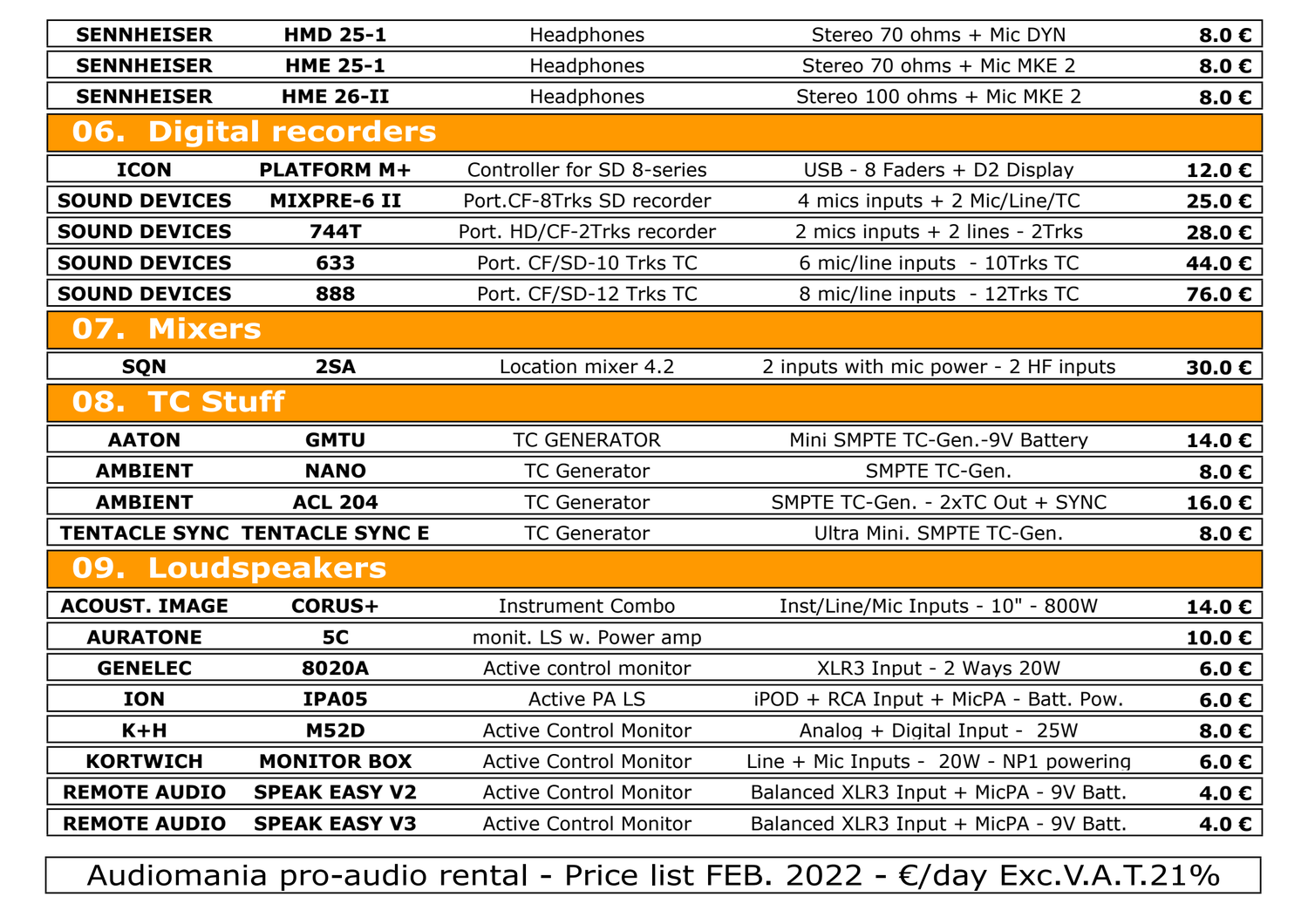| <b>ELECTRO VOICE</b> | <b>SX 200A</b>           | <b>Active PA LS</b>                            | 350 w - Bal.XLR3 Input                                               | 16.0€            |
|----------------------|--------------------------|------------------------------------------------|----------------------------------------------------------------------|------------------|
| <b>NOWSONIC</b>      | <b>ROADTRIP 51</b>       | <b>Active Battery PA LS</b>                    | 80 w - Bluetooth or RCA input                                        | 8.0C             |
| 10. Peripherals      |                          |                                                |                                                                      |                  |
| <b>DRAWMER</b>       | <b>DL 241</b>            | Comp./Lim./Gate.                               | 2xComp/Lim/Ex                                                        | 8.0C             |
| <b>SPL</b>           | 9629                     | Double De Esser                                | 2 x De Esser                                                         | 8.0C             |
| <b>SYMETRIX</b>      | 425                      | Comp./Lim./Gate.                               | 2xComp/Lim/Ex                                                        | 8.0€             |
| <b>AMEK NEVE</b>     | 9098                     | MIC P.A.+ EQ                                   | Mono Mic P.A. + param EQ                                             | 18.0€            |
| <b>RTW</b>           | 1206D                    | Peakmeter                                      | <b>XLR inputs</b>                                                    | 8.0€             |
| <b>BEHRINGER</b>     | <b>MX882</b>             | 8ch SPLITTER/MIXER                             | XLR 3 - -10dBu/+4dBu                                                 | 4.0€             |
| Z-SYS                | Z-1SRC                   | Sample rate conv.                              | AES/EBU-SPDIF-Opt.                                                   | 14.0€            |
| 11. Video            |                          |                                                |                                                                      |                  |
| <b>ROSENDAHL</b>     | <b>BONSAIDRIVE</b>       | HD Video Recorder                              | Composite/Components out + ETHERNET                                  | 40.0€            |
| <b>ROSENDAHL</b>     | <b>BONSAIDRIVE</b>       | HD Video Recorder                              | Composite/Components In/out - TC -                                   | 30.0€            |
| <b>TV LOGIC</b>      | <b>VFM-056W</b>          | 5,6" HD LCD Video monitor                      | HDMI/HD SDI Input                                                    | 16.0€            |
|                      |                          | 12. Power Adaptors - Batteries - Chargers - PS |                                                                      |                  |
| <b>HAWK-WOODS</b>    | <b>NPA-SQN</b>           | Batt. NP1 adaptor w/o Aux.                     | Cable HRS4 - no aux HRS4                                             | 3.0 <sub>c</sub> |
| <b>HAWK-WOODS</b>    | <b>NPB-XLR4S</b>         | Batt. NP1 adaptor                              | Cable XLR4 - 4 switched aux HRS4                                     | 5.0 <sub>c</sub> |
| <b>HAWK-WOODS</b>    | <b>DV-SQN2S</b>          | Batt. DV adaptor                               | Cable HRS4 - 2 switched aux HRS4                                     | 3.0 <sub>c</sub> |
| <b>BATT.PWR.</b>     | <b>MP550U + F960</b>     | Batt. Charger + 2 SONY DV                      |                                                                      | 6.0 $\epsilon$   |
| <b>DSM</b>           | 9641+F970                | Batt. Charger+2 DV batt.                       |                                                                      | 9.0 <sub>c</sub> |
| <b>DSM</b>           | 9641 + NPLU65            | Batt. NP1 Charger + NP lith ion                |                                                                      | 8.0 $\epsilon$   |
| <b>DSM</b>           | NPLU2 + NPLU65           | Batt. NP1 Charger + 2NP lith                   |                                                                      | 12.0€            |
| <b>HAWK-WOODS</b>    | <b>MR4 + NP65</b>        | Batt. NP1 Charger + 4NP lith                   |                                                                      | 16.0€            |
| <b>iPOWER US</b>     | <b>Batt. Recharg. 9V</b> | $4 \times 9V$ 500mAh + Charger                 |                                                                      | 5.0 <sub>c</sub> |
| <b>ANSMANN</b>       | <b>AA MaxE</b>           |                                                | 16 x Recharg. Batt. + Maha 8 16 x Recharg. Batt. + Maha 8 AA Charger | 5.0C             |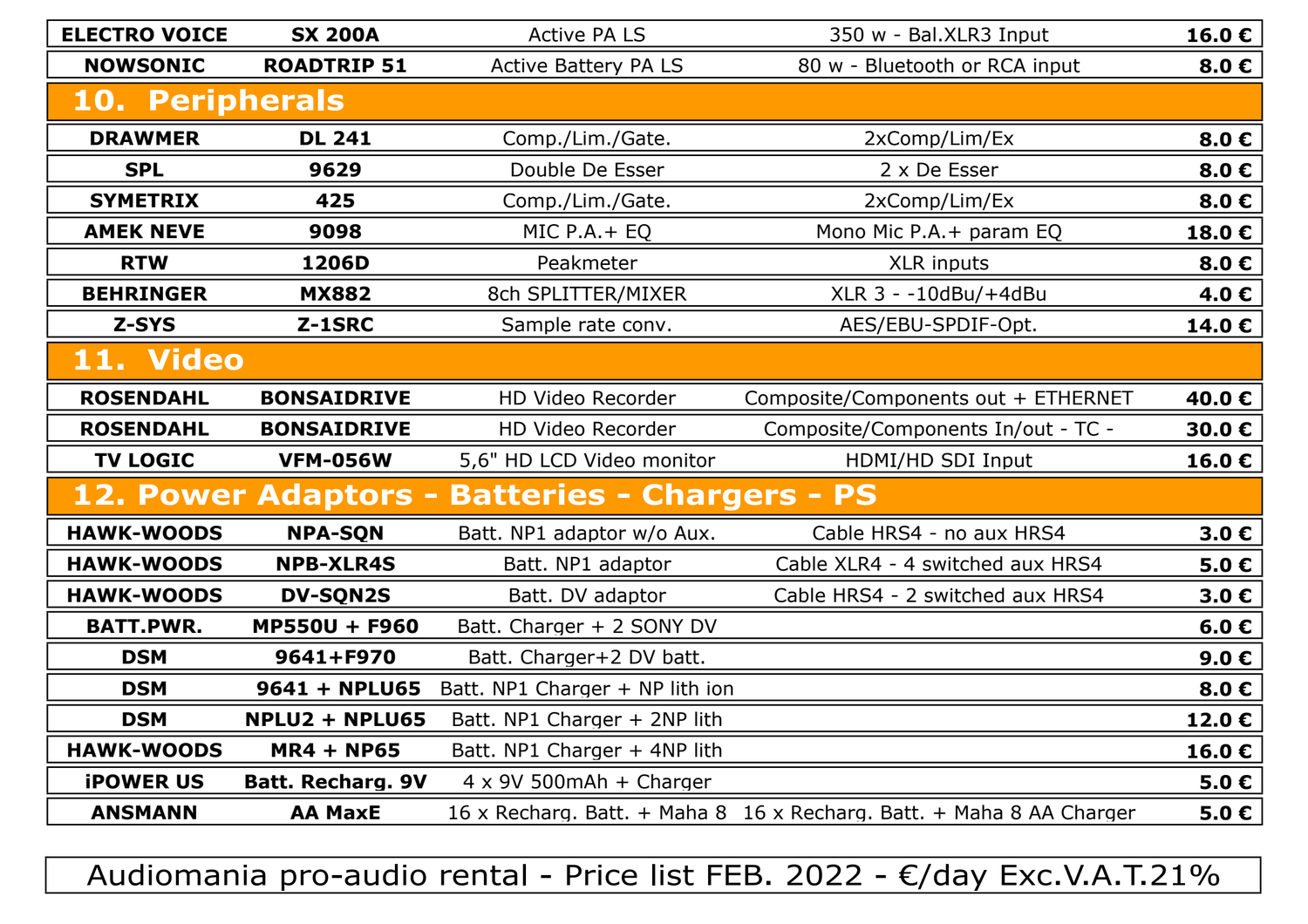| <b>13. Standards Packages</b> |                      |                                               |                              |                    |
|-------------------------------|----------------------|-----------------------------------------------|------------------------------|--------------------|
| <b>AMBIENT</b>                | <b>QUICKLOCK</b>     |                                               | Rented with a Boom           | $1.0 \text{ } \in$ |
| <b>CINELA</b>                 | <b>OSIX</b>          | Mic.suspension                                | Rented with a matching mic   | 2.0 <sub>c</sub>   |
| <b>RYCOTE</b>                 | <b>INVISION</b>      | Rented with a matching mic<br>Mic. suspension |                              | 0.5 <sub>c</sub>   |
| <b>CINELA</b>                 | <b>ZEPHYX MONO</b>   | Mic. Windshield                               | Rented with a matching mic   | 6.0 $\epsilon$     |
| <b>CINELA</b>                 | <b>PIANO</b>         | Mic. Windshield                               | Rented with a matching mic   | 6.0 $\epsilon$     |
| <b>CINELA</b>                 | <b>PIANISSIMO</b>    | Mic. Windshield                               | Rented with a matching mic   | 5.0C               |
| <b>CINELA</b>                 | <b>COSI</b>          | Mic. Windshield                               | Rented with a matching mic   | 4.0€               |
| <b>RYCOTE</b>                 | <b>SOFTIE</b>        | Mic. Windshield                               | Rented with a matching mic   | 2.0 <sub>c</sub>   |
| <b>RYCOTE</b>                 | <b>KIT or MBG</b>    | Mic. Windshield                               | Rented with a matching mic   | 4.0€               |
| <b>DPA</b>                    | 4060                 | Clip on microphone                            | Rented with a matching TX/RX | 5.0C               |
| <b>DPA</b>                    | 4061                 | Clip on microphone                            | Rented with a matching TX/RX | 5.0C               |
| <b>DPA</b>                    | 4063                 | Clip on microphone                            | Rented with a matching TX/RX | 5.0C               |
| <b>DPA</b>                    | 4080                 | Clip on cardio microphone                     | Rented with a matching TX/RX | 6.0 $\epsilon$     |
| <b>DPA</b>                    | 6060                 | Clip on microphone                            | Rented with a matching TX/RX | 6.0C               |
| <b>SANKEN</b>                 | <b>COS 11D</b>       | Clip on microphone                            | Rented with a matching TX/RX | 4.0€               |
| <b>SENNHEISER</b>             | <b>MKE 2-4 GOLD</b>  | Clip on microphone                            | Rented with a matching TX/RX | 3.0 <sub>c</sub>   |
| <b>TRAM</b>                   | <b>TR 50</b>         | Clip on microphone                            | Rented with a matching TX/RX | 3.0C               |
| <b>DPA</b>                    | $2 \times 4090$      | Microphones                                   | Omnidirectional stereo pair  | 11.0 $\epsilon$    |
| <b>DPA</b>                    | 2 x 4006TL           | Microphones                                   | Omnidirectional stereo pair  | 30.0€              |
| <b>SCHOEPS+CIN.</b>           | <b>CCM 41/8 MS</b>   | MS Couple + ZEPHYX                            | Couple + Windshield          | 31.0€              |
| SCHOEPS+CIN.                  | <b>CCM 2x4V/8</b>    | DMS Couple + ZEPHYX                           | Couple + Windshield          | 42.0€              |
| <b>SCHOEPS+CIN</b>            | <b>CCM 22 - ORTF</b> | ORTF Couple + OSIX ORTF +                     | Couple + Windshield          | 30.0€              |
| <b>SCHOEPS+CIN</b>            | <b>CCM 41/8</b>      | MS couple + OSIX 2MS-CAM +                    | Couple + Windshield          | 28.0€              |
| SENN.+CIN.                    | <b>MKH 30/40</b>     | MS COUPLE + ZEPHYX                            | Couple + Windshield          | 31.0€              |
| SENN.+CIN.                    | <b>MKH 30/50</b>     | MS COUPLE + ZEPHYX                            | Couple + Windshield          | 31.0 $\varepsilon$ |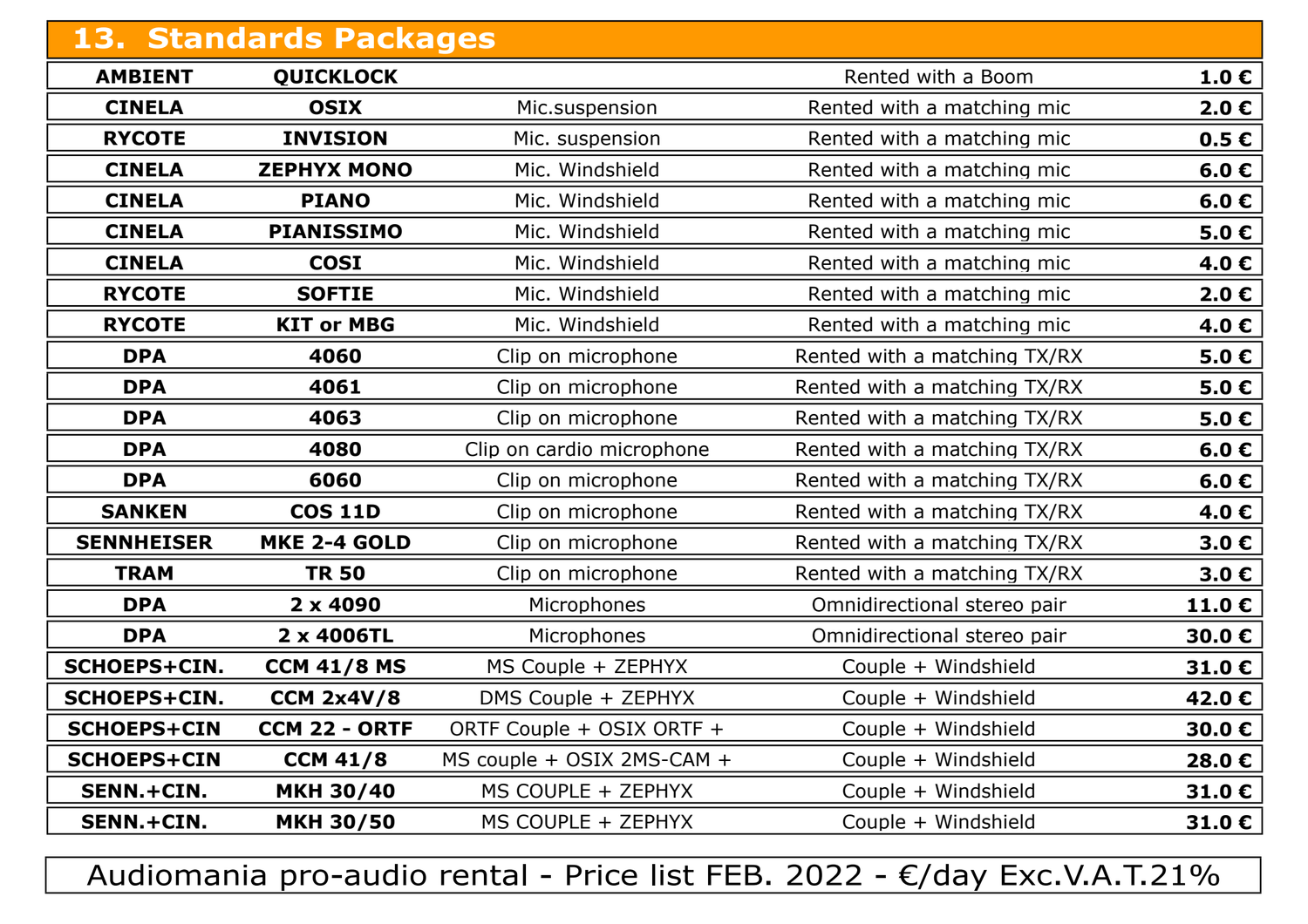| SENN.+CIN.             | $2 \times 8040$        | Couple+ALBERT<br>Couple + Windshield |                                        | 34.0€            |
|------------------------|------------------------|--------------------------------------|----------------------------------------|------------------|
| SENN.+CIN.             | $2 \times 8040 + 8050$ | Tri. ALBERT                          | Tripiste + Windshield                  | 42.0€            |
| <b>SENNHEISER</b>      | 4xSK5212               | <b>QUADPACK</b>                      | Transmit./miniature receiver + DPA4060 | 150.0€           |
| <b>SENNHEISER</b>      | <b>SK100 + EK1038</b>  | IFB transmitter + Receivers          | $1 TX + 4 RX + 3 DT231 pro$            | 34.0€            |
| <b>KENWOOD</b>         | TK-3401D               | Talkie-Walkie                        | 8 x TK-3401D + 4 x Mic/Ear. + Charger  | 64.0€            |
| <b>ELECTROVOICE</b>    | <b>SX200A</b>          | Active P.A. LS pair                  | 2 x SX200A                             | 30.0€            |
| <b>RASTORDER</b>       | <b>FOLDUP CART</b>     | Ligthweight Soundcart                | Foldable - 14Kg - 40cm Wheels          | 12.0€            |
| <b>RASTORDER</b>       | <b>MB CART</b>         | Mixer Bag Soundcart                  | 14Kg - 30cm Wheels                     | 10.0€            |
| <b>14. Consumables</b> |                        |                                      |                                        |                  |
| <b>DURACELL</b>        | <b>INDUSTRIAL</b>      | 1.5V AA Bat.                         | 1.5V AA alkaline Bat.                  | 0.7 <sub>c</sub> |
| <b>DURACELL</b>        | <b>INDUSTRIAL</b>      | 1.5V AA Bat. x 10                    | 10 x 1.5V AA alkaline Bat. Pack        | 6.0 $\epsilon$   |
| <b>3M</b>              | <b>DUAL LOCK</b>       | 25 mm Tape 1m                        | <b>Black</b>                           |                  |
| <b>NICHIBAN</b>        | <b>GAFFER TAPE</b>     | 25mm                                 | White                                  |                  |
| <b>NICHIBAN</b>        | <b>GAFFER TAPE</b>     | 38mm                                 | <b>Black</b>                           |                  |
| <b>NICHIBAN</b>        | <b>GAFFER TAPE</b>     | 50 <sub>mm</sub>                     | <b>Black</b>                           |                  |
| <b>RYCOTE</b>          | <b>OVERCOVER</b>       | PERSONAL MIC. FIX                    | Over Clothes Adhesive Pads             | 10.0€            |
| <b>RYCOTE</b>          | <b>STICKIES</b>        | PERSONAL MIC. FIX                    | <b>Adhesive Pads</b>                   | 7.0€             |
| <b>RYCOTE</b>          | <b>UNDERCOVER</b>      | PERSONAL MIC. FIX                    | Under Clothes Adhesive Pads            | 8.0 $\epsilon$   |
| <b>TEROSON</b>         | <b>TEROSTAT-VII</b>    | Pâte Americaine -10m                 | Light Grey                             | 12.0€            |
| <b>VELCRO</b>          | 50 mm Tape 1m          | 50 mm adhesive                       | Black - Hard                           |                  |
| <b>VELCRO</b>          | 50 mm Tape 1m          | 50 mm adhesive                       | Black - Soft                           |                  |